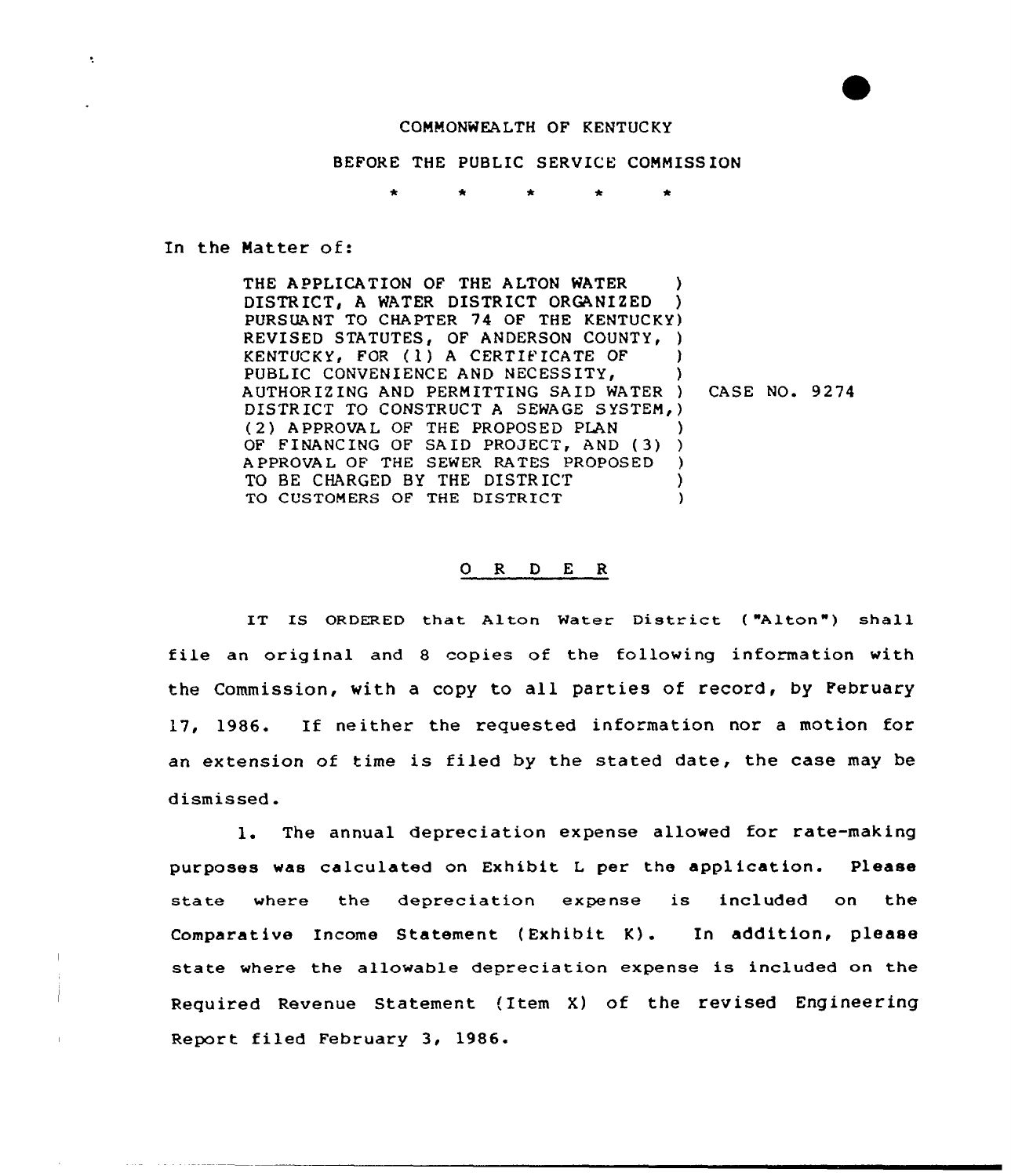2. Please provide a breakdown of the miscellaneous expense of \$2,300 on the estimated Operation and Maintenance Costs Statement ( Item VII) of the revised Engineering Report. In add'tion, please state why this expense was not included in the comparative Income Statement per the application (Exhibit K) or in the Estimated Operation and Maintenance Costs Statement ( Item VII) per the original Engineering Report.

3. Per the Comparative Income Statement of the application (Exhibit K), provide an explanation of the anticipated transmission's collection expense of \$1,000. Please state why this expense was not included in either the original or revised Engineering Reports Estimated Operation and Maintenance Costs Statements.

4. Per the response filed April 26, 1985, to the Commission's information request, GRW Engineers, Inc., estimated the power expense to be \$9,935. This calculation contained a mathematical error on Exhibit 2-A, page 3. Please revise the calcul at ions .

5. The total customer accounts expense has varied per reports submitted to the Commission as follows:

 $-2-$